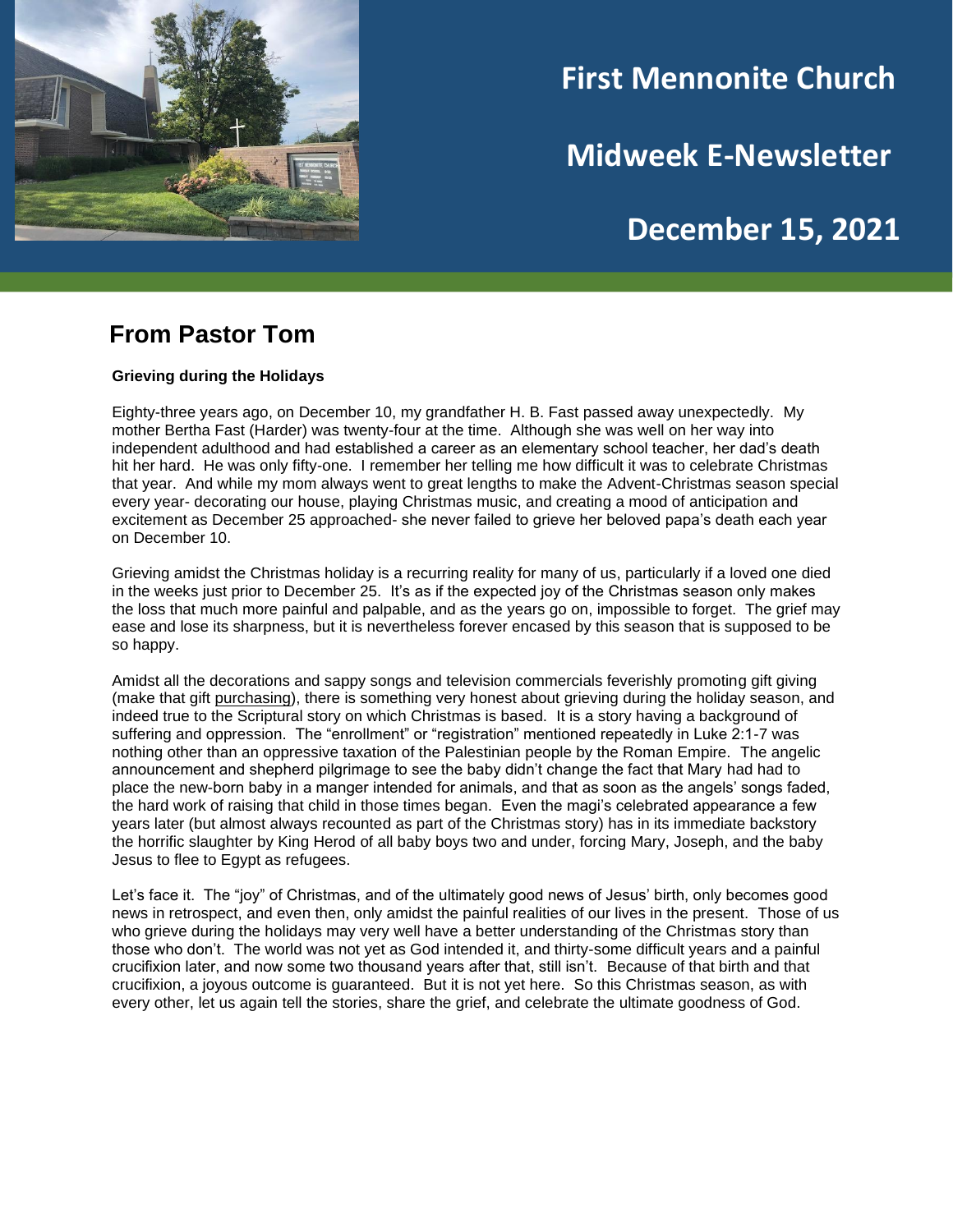## **Among Our Friends and In Our Prayers**

- **Let us remember all those who are grieving at this time**, especially those for whom this will be the first Christmas without a loved one.
- **Let us continue to pray for the families of Janice Goertz and Lee Albrecht**, as they face the recent loss and absence of their loved ones. May reminders of joy break through their sadness.

## **Upcoming Events**

- **Susan Mayo (cellist for the Wichita Symphony Orchestra), and Hillsboro locals, Bob Delk (guitar) and Steve Hanneman (keyboard and trumpet) will be playing a variety of seasonal, big band and country swing tunes** at the Shari Flaming Center for the Arts on the Tabor College campus: tomorrow, Thursday, December 16, 6:30-8:30.
- **Have yourself a honkin' good holiday, December 17 from 4-6 p.m.!** MCC is thrilled to host this drive-thru event again this year. Order your charcuterie box(es) today to enjoy in the comfort of your home, spread Christmas joy and order extra to give as gifts! Suggested donation per box is \$25. We're also collecting items for [MCC hygiene kits](https://mcc.org/get-involved/kits/hygiene) at this event. **Place your order by 5 p.m. Thursday, December 9**. **[Details and order form are on mcc.org.](https://mcc.org/get-involved/events/have-yourself-honkin-good-holiday)** Questions? Please call 316.283.2720.
- **Camp Mennoscah Christmas Gathering** is Dec. 18 at 2:30 p.m.! Join us in the Dining Hall at Camp Mennoscah for afternoon fun–bring games to play indoors or out. Camp will provide popcorn and generic pop. (Masks recommended and encouraged for inside activities.)
- **Visit Ebenfeld's Live Nativity**, December 18 & 19, 6-8 p.m. Drive through and listen to the story of Jesus on your radio,1498 Kanza Rd.
- **Immerse yourself into the Christmas message with music and song Sunday December 19 at 4 p.m. Hopeful Blues is honored to host Doxology Ensemble**, a 12-voice male ensemble from the Anabaptist community near Hutchinson. Jointly, they will present a concert of sacred music, joining two unique ensembles for an afternoon of Christmas music. Hopeful Blues, an eclectic instrumental group based in Hope Mennonite Church in Wichita performs a variety of sacred instrumental music from old world to contemporary. Doxology Ensemble sings Acapella choral arrangements, both classic and modern. The Christmas repertoire includes arrangements of traditional carols, rousing spirituals, and soaring choral settings of scripture. After a two-year hiatus, we are excited to be rehearsing again and are looking forward to sharing the joy of the Incarnation through song. The concert will be held at Hope Mennonite church, 868 N Maize Road, Wichita KS. Admission is free, and donations are welcomed.

## **Other Announcements**

 **Poinsettias:** You are invited to share poinsettias for Advent! Please place plants in the Fellowship Hall south window area. Plants can be taken home after the December 24 Christmas Eve Service. Thank you!